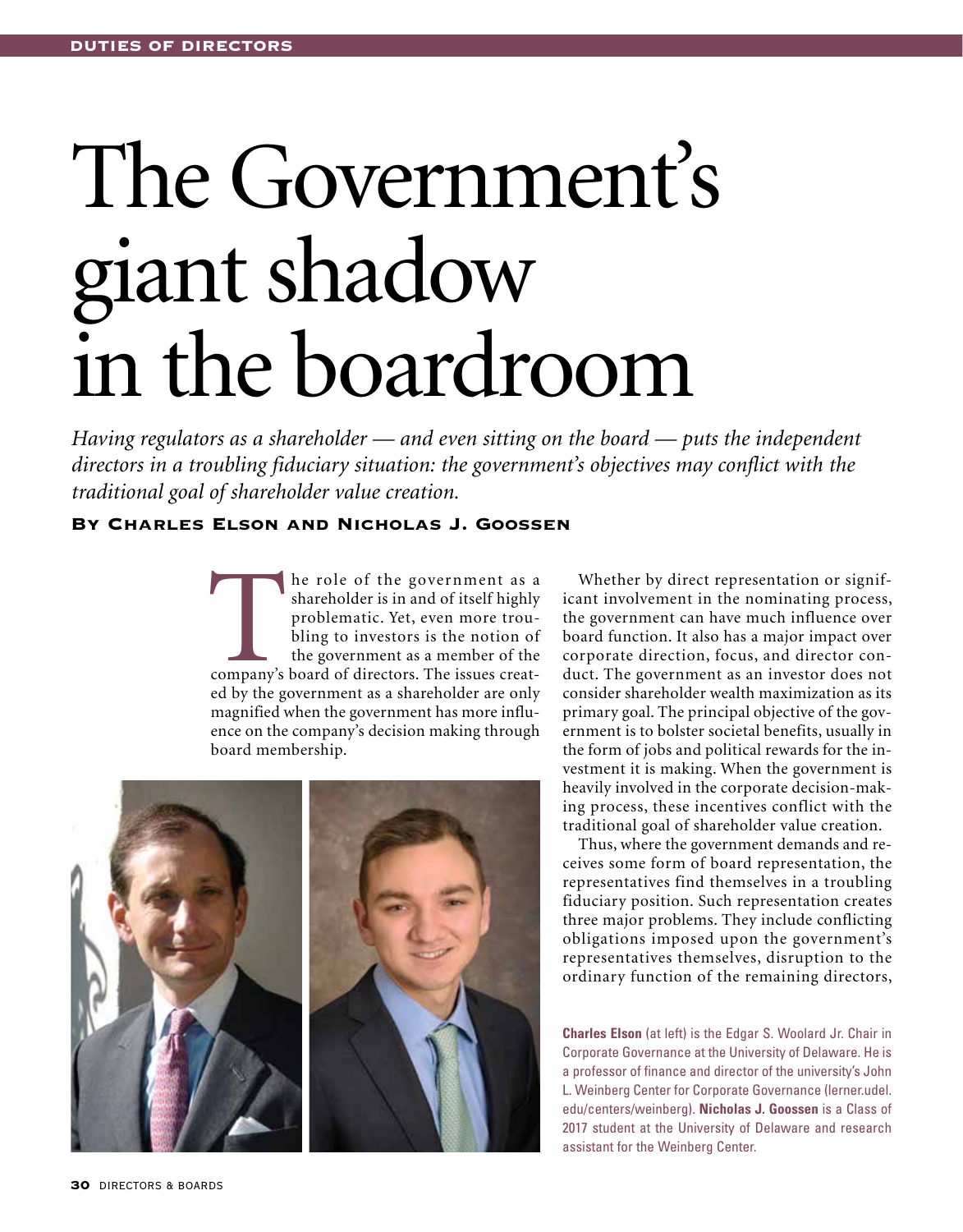and, finally, an increased mistrust in the ability of the board to maintain the best interests of the public investor as they carry out their responsibilities.

# **Markedly different objectives**

The government-anointed director is caught in a precarious position. A government's investment in a corporation differs markedly from that of the other shareholders. Governments are political creatures and make investments to meet political objectives such as job preservation or, in the case of the financial crisis, economic stabilization. Longterm investment return is not a primary, or perhaps even secondary, goal.

The government has the incentive to demand changes in corporate strategy to meet its own objectives, without regard to its impact on ultimate shareholder return. The notorious case involving political pressure on General Motors to keep certain facilities open to preserve jobs in a particular congressional district is a significant example of this problem. The governmental representative director is under tremendous pressure to support the demands of his or her sponsor.

Unfortunately, all directors, regardless of how they were selected, are subject to the same historic legal fiduciary obligation of making decisions that protect and ultimately enhance shareholder value. Actions that are contrary to this obligation run counter to the law and general investor expectations.

Therefore, the governmental director is in a fiduciary bind — constrained by law to support shareholder wealth accretion and yet, by appointment, to meet their sponsor's political expectations. This is an impossible position to occupy and incapable of effective resolution. Additionally, such a director's actions to support politically expedient yet value-destructive corporate activity leaves that individual open to potential legal action by the other shareholders on classic loyalty grounds. They are, in proverbial terms, "damned if they do and damned if they don't."

Governmental representatives on corporate boards are also problematic for the appropriate functioning of the remaining directors. Their presence creates a different tone in the boardroom. They do not merely represent a particular investor, but the sovereign whose ultimate power and influence is overwhelming in any setting. To dissent from their dictates does not involve merely disagreement with an investor's viewpoint but opposes the will of a nation, with

obvious potential consequence. The remaining board members have the real fear that the government, through regulatory fiat, may thwart their will or mandate their replacement should they be non-compliant with its goals.

The role of the government in various financial institutions,

following the financial crisis, bears this point out well. The presence of such directors is stifling at best

director is caught in a precarious position.

The government-anointed

and suffocating at worse. With government delegates present, the other directors are under extraordinary pressure to accommodate them by making decisions considering the government's incentives — not those of the other shareholders and the corporation to whom they are legally bound.

### **Fueling greater mistrust**

The final problem presented by the governmental director is external to the board in nature. When the government is an investor, its presence and purported influence over corporate affairs is widely expected and known to the other investors. With direct board representation, this influence becomes even more apparent.

Since the government's political objectives are generally detrimental to long-term shareholder value, this involvement is troubling to the investing community. The presence of governmental directors, whose significant influence is presumed, only fuels greater mistrust of the ability of the board to effectively promote greater efficiency and productivity on the part of management. This has a potential deleterious effect on share price and the corporation's ultimate success.

While the governmental director faces and creates obvious difficulties for the corporate organizations that they serve, the bigger issue concerns the government's financial involvement in the private sector altogether. For example, some have argued that government investment and board representation in Volkswagen led to the problematic culture and misalignment of incentives that created the current crisis the corporation faces.

Governments as equity holders and occupiers of board seats are, any way you look at it, bad news for their fellow corporate directors and, ultimately, the investing public.

Charles Elson can be contacted at elson@udel.edu.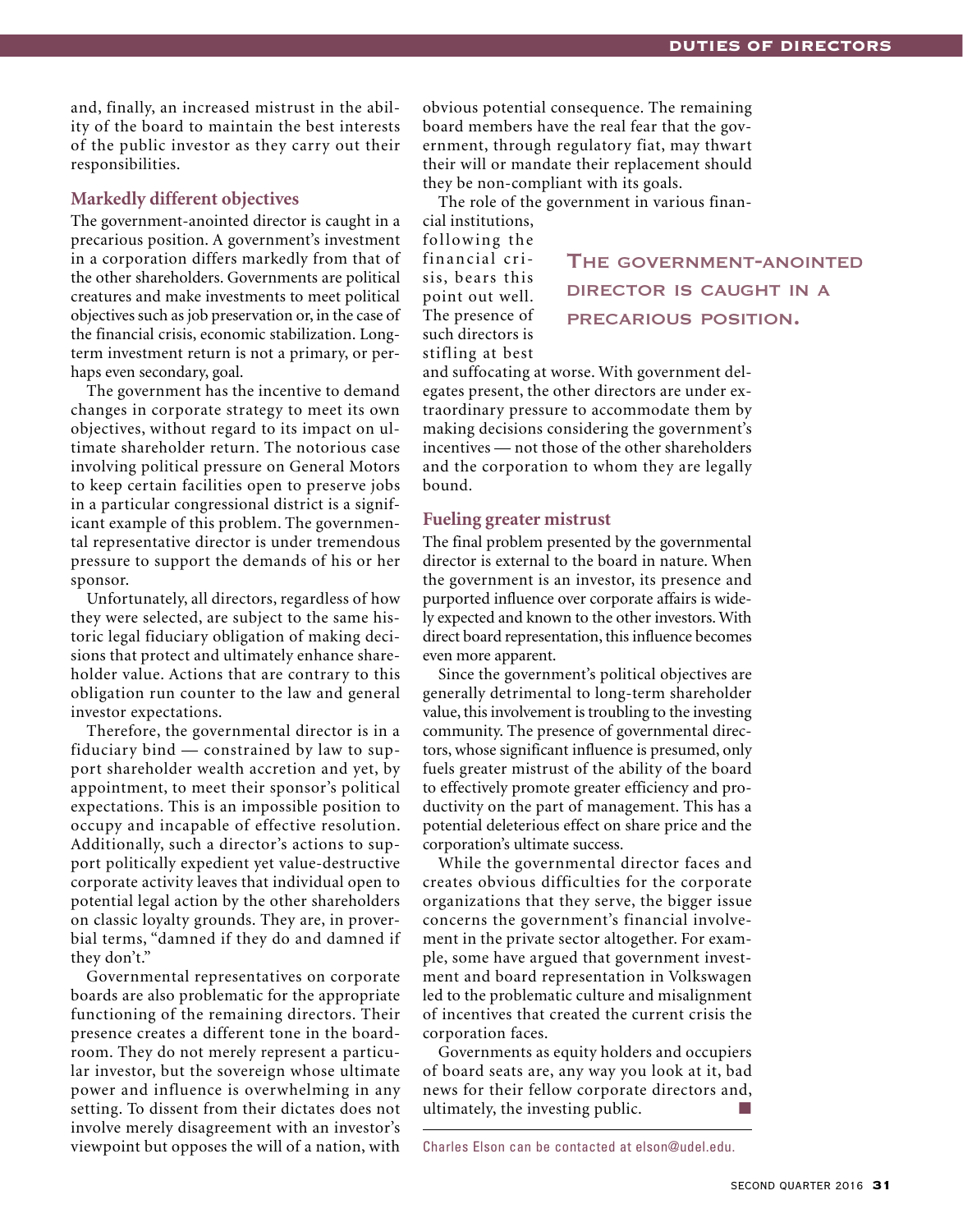# **'We have no good ways of handling this'**

*What happens when you start tinkering with a board's fiduciary duties to achieve other ends?* 

*Ed. Note:* The ramifications of having the government as a shareholder and possibly a board member are little understood or focused upon in the field of corporate governance. In conjunction with his exploring this topic for the main article above, Charles Elson assembled and moderated a panel of distinguished leaders in law and business to analyze the spectrum of issues that the topic raises. The resulting panel discussion was titled "The Government as Regulator and/or Shareholder: The Impact on Director Duties." It was held in October 2015 at the University of Delaware, under the auspices of the John L. Weinberg Center for Corporate Governance and co-sponsored by The Clearing House Association. Following are key observations made by each of the panel members.

# **What about the goal of profit maximization?**

**At first blush,** the topic of government as shareholder seems to involve banking institu-

tions. But when you think about it, the government owned General Motors; the government owned AIG, an insurance operation; and the German government was a significant shareholder in Volkswagen, with the state of Lower Saxony owning about 20% of the company and having two board seats — which with the scandal over emissions rigging raises the question of whether it was a government agenda for the full employment of the citizenry of Lower Saxony that superseded any fiduciary agenda. Your goal as a director is profit maximization for your investors. The government, as a shareholder or significant regulator, may have different goals. What happens when the government's goals do not coincide with your goals? How, as a director, do you work through that?

*— Charles Elson, Professor and Director, Weinberg Center for Corporate Governance* 

# **New drivers of board agendas There are many different dimensions** to this



**Weighing in** on the government as shareholder/board member are panelists (left to right) Collins Seitz Jr., Michael Wiseman, Peter Langerman, Giovanni Prezioso, Charles Elson, Mary Schapiro, Edward Rock, Amy Borrus, Rolin Bissell, and Laban Jackson Jr.

topic. One aspect that we at The Clearing House have been focusing on is evaluating the impact of the cumulative regulatory requirements imposed on the board of directors of a banking group. These requirements, which are intended to serve public policy objectives, increasingly are driving board agendas of many financial companies and, therefore, in practice, are raising a new set of policy issues, such as what should boards of major financial institutions be focused on. Directors and officers at financial institutions are being confronted with the challenge of setting very busy agendas and priorities in line with both regulatory responsibilities as well as what may be characterized as the more traditional corporate law responsibilities to serve as a fiduciary to the company and to the shareholders. Having the most qualified and dedicated directors serve on the boards of our major financial institutions is a shared objective for the government, industry, and investor communities as well as the public at large.

*— Gregg L. Rozansky, Managing Director, The Clearing House*

# **Regulators have their place, but . . .**

**It is a question of** who you are elected by. I am elected by the shareholders of JP Morgan, so that is who I work for. The bank has 180 regulators around the world. They have a function, and I respect that function. I spend a lot of time with the regulators. They are like everybody else — you have to communicate with them, just as you have to communicate with your shareholders. So while the regulators have their place, the 10 independent directors on the board have been able to run the company for the shareholders and, so far, the shareholders have rewarded us.

— *Laban P. Jackson Jr., Chairman and CEO, Clear Creek Properties Inc., and Director, JPMorgan Chase & Co. (where he serves as Chair of the Audit Committee)*

# **AIG's instructive lesson**

**The AIG bailout** by the government was a unique set of circumstances but offers an instructive lesson. In setting up a trust to oversee its ownership of the AIG shares — I became a trustee of that trust — the government recognized that it is not a good idea to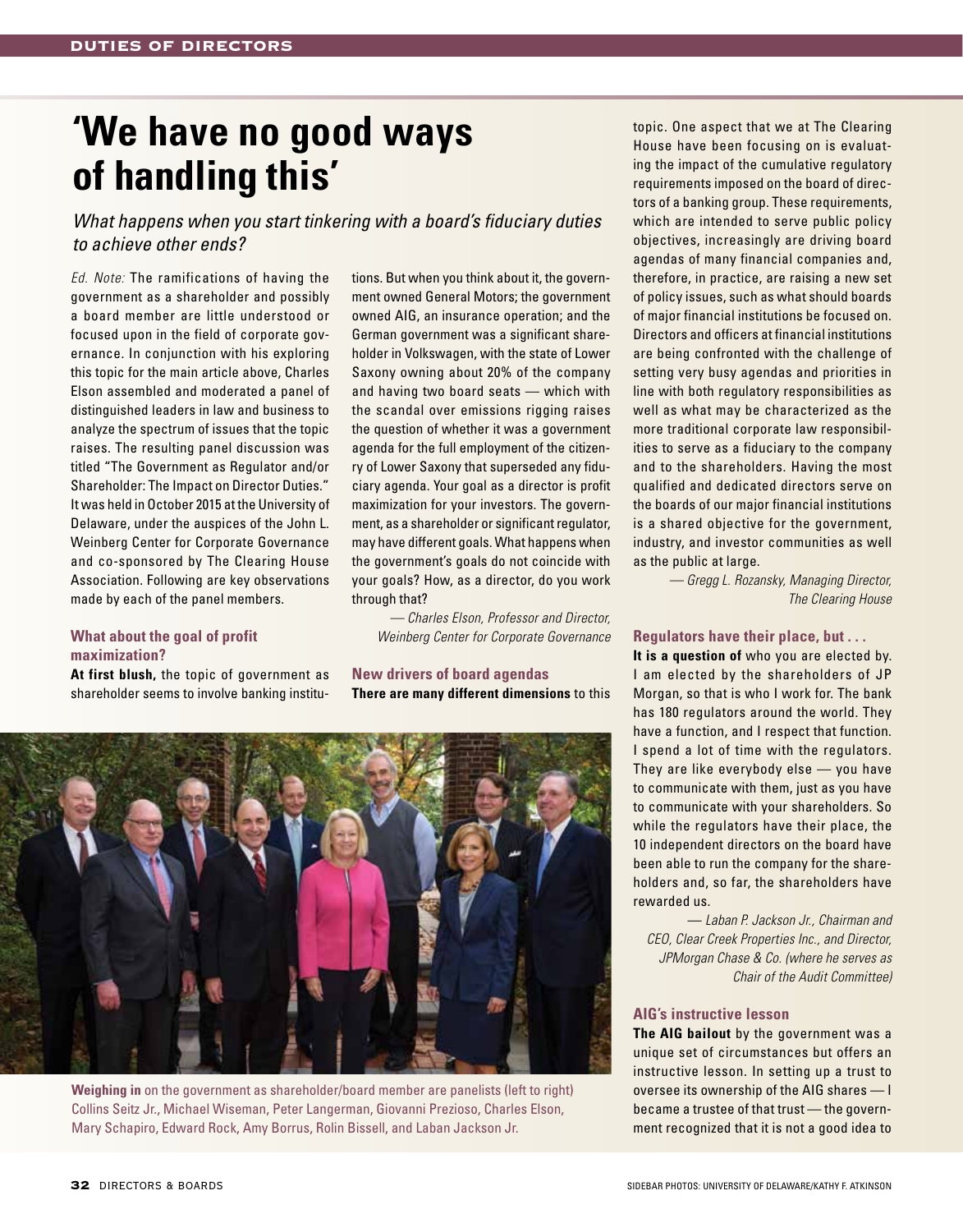be supervisor, regulator, and owner because of the inherent conflicts in that arrangement. The trust structure was designed to separate out the ownership of the shares from the regulatory oversight. That was a smart move from a legal standpoint and from a business perspective because it preserved the differentiation between your roles as an owner and a regulator. Even the government understands that the shareholder primacy notion has to be maintained and that you really can't have the same person sitting in the regulatory seat and in the ownership seat.

> *— Peter A. Langerman, Chief Executive Officer, Franklin Mutual Advisors LLC*

#### **Preservation of safety and soundness**

**Putting aside the question** of whether it would ever make sense for government representatives to sit on a corporation's board  $-$  an idea I find very problematic  $-$  there does not have to be inconsistency or conflict between the *goals* of government and the goals and duties of the board of a regulated entity. Business has lived with intense regulation for many decades in areas of health and safety, environment, labor, consumer/ investor protection and others. The regulation of banks and systemically important financial institutions (SIFIs) has brought a new level of intensity to the role of supervisors with regard to how boards are functioning in terms of their strategy, operations, risk and oversight. My experience has been that there are lots of areas of common concern between regulators and the boards of financial institutions. Both want to preserve the safety and soundness of the institution and enhance shareholder value in sustainable ways. So while boards and management might recoil at the intervention of supervisors in areas that have traditionally been thought of as management's prerogative — for example, payment of a dividend or engaging in a stock buyback or other decisions impacting the level of capital — such involvement may be entirely appropriate and will make our financial institutions stronger, a goal that can be shared both by the board of directors and the regulators.

*— Mary Schapiro, Advisory Board Vice Chair, Promontory Financial Group LLC, and former Chairman, U.S. Securities and Exchange Commission*



**Amy Borrus** and **Giovanni P. Prezioso: '**When the government takes a significant ownership stake in a company, its ultimate goals may be different and much broader,' says Borrus.

#### **Enhancing the tension**

**While I agree that there is** a fundamental alignment between the interests of the regulator and the corporation — ultimately, both want the enterprise to prosper — I'd argue that in today's environment, particularly in the financial services industry, there is for better or worse an even closer alignment. That's because of the nature of the regulation and the intense scrutiny by the regulatory community. Regulators are making it quite clear to the board that their concerns are to be met. And frankly, in a troubled institution, the directors as a practical matter probably think more about their potential liability to the government and the ways in which they can be pursued by the government than they do any other potential sanction that could be taken against them. That's just human nature. I also question the implications of the regulatory community focusing more on macroprudential regulation — looking at not just whether a particular firm is run in a safe and sound manner but whether it is run in a way that fosters the overall health of the financial system. The more we turn to using regulatory policy to advance macroprudential goals, the more we are enhancing the tension between the regulatory system and the interests of the shareholders of that particular institution.

> *—Michael M. Wiseman, Partner, Sullivan & Cromwell LLP*

#### **'What does the government want?'**

**When I am counseling** companies and directors, what we end up talking a lot about is, "What does the government want?" In the last few years since the financial crisis, the degree of discretion given to the regulators makes it not so obvious what the government wants. There is not always agreement among the people who work at the regulatory agencies — even at the one where I am an alumnus, the SEC — about what needs to be done. The reason this is important is because when you are thinking about such issues as fiduciary duties and making business decisions, inherently there are risk trade-offs. If you look at what happened with the acquisition of Merrill Lynch by Bank of America in the financial crisis, how much of that deal was to achieve regulatory objectives is a really important question. If you were a director of Bank of America at the time, there was no one from the regulatory community who was going to come in and say, "Hey, this was the right fiduciary decision" — and take the responsibility for it. What's incumbent on the governmental community is to be clear about what its objectives are and to be willing to say in a clear way what it wants companies to do. That would make it a fairer trade-off on both sides of the risk equation.

*— Giovanni P. Prezioso, Partner, Cleary Gottlieb Steen & Hamilton LLP, and former general counsel of the SEC*